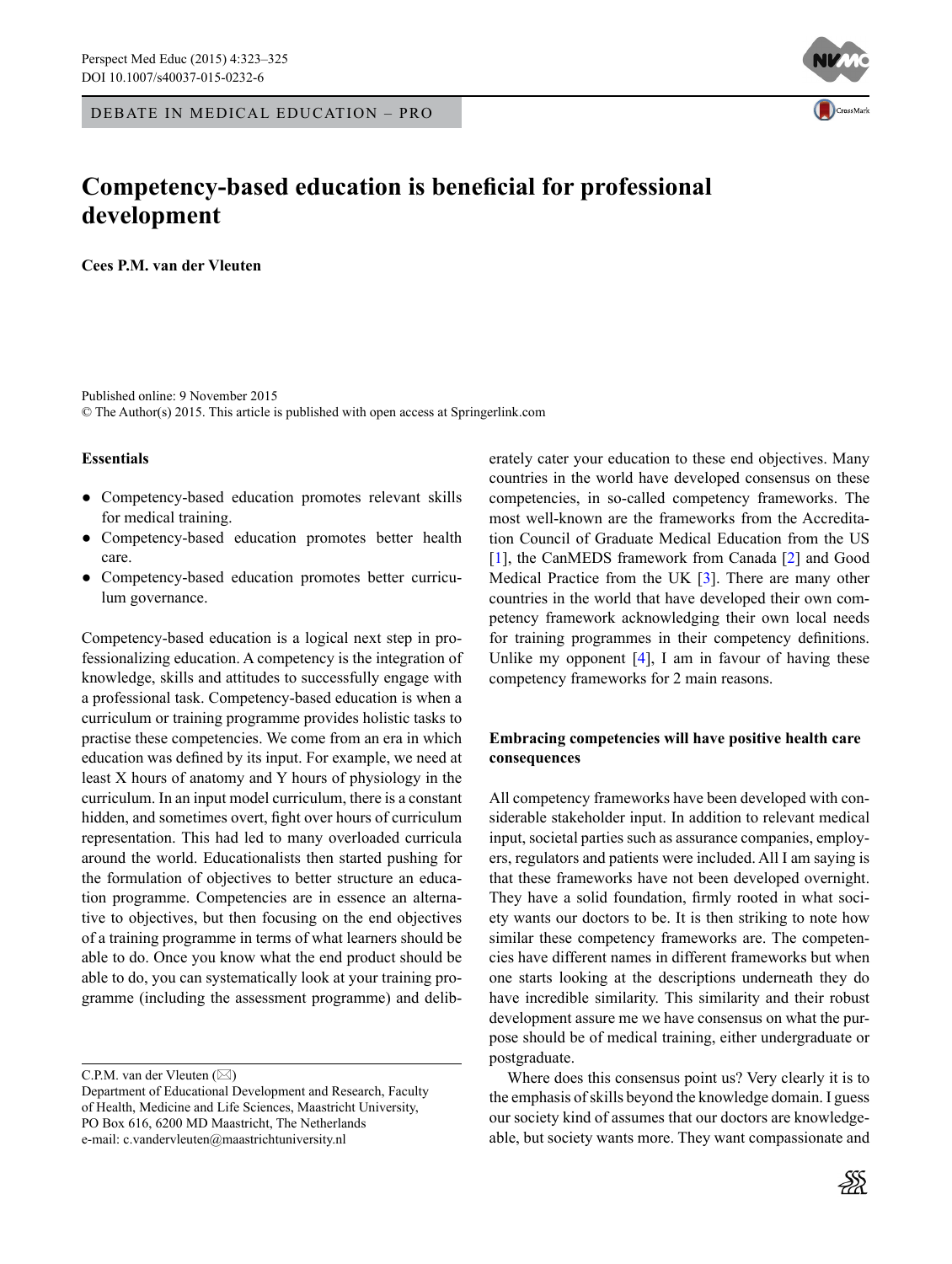communicative doctors who act professionally [[5\]](#page-2-4). Doctors need to work in teams, need to collaborate with other professions, need to engage in life-long learning activities, need to be transformative to their working environment [\[6](#page-2-5)]. These skills have been given different names (soft skills, employability skills, 21st century skills, generic skills). No skill is ever generic and rather contextually bound, but they are generic to the domain. Therefore I prefer to call them domain-independent skills. These skills are not unique to the domain of medicine and are relevant for any profession.

Domain-independent skills are not only important because our stakeholders have identified them. There is solid research showing that both poor and good functioning on the labour market is associated to these skills. There are the famous Papadakis studies showing how behavioural lapses in a clinical work environment were preceded by professionalism lapses in the training programme [\[7](#page-2-6)]. I myself have been involved in a study looking at hospital complaints and elements of communication and professionalism were the common ones [\[8](#page-2-7)]. Other studies have demonstrated that success in the labour market often involves people who have excellent domain-independent skills [[9,](#page-2-8) [10\]](#page-2-9).

My first argument is that competency-based education has called our attention to skills that up until now we have always treated implicitly. If we address these skills properly, we will serve the community and the patient better and our health care will be improved.

# **Embracing competencies for learning has formidable educational consequences**

I have been part of many curriculum revisions in the past. It was striking how easy it was to discuss issues of knowledge that learners need to master. However, re-orientating the discussion on domain-independent skills was extremely difficult. There is a natural inclination by teachers to exclusively focus on the cognitive component, ignoring other competencies. If we seriously adopt a competency framework, then it has serious consequences for developing a curriculum.

First, all domain-independent competencies are complex behaviours. Complex behaviours are not learned in a course of a couple of weeks followed by an exam and once passed you master that competency. One cannot take a three-week training programme in communication skills with an OSCE at the end and emerge as a good communicator. These complex skills need longitudinal development, longitudinal nurturing and monitoring. These competencies typically form the domains crossing the whole curriculum. Training programmes in medicine have great difficulty with longitudinal strands in a curriculum. Our most common notion of learning is behaviourist: a learner is instructed and the passing



of the ensuing exam is proof of (eternal) competence. Good learning is much more developmental and pays attention to transfer (from knowing to doing, from context to context). That is why we now have integrated curricula, early skills training, spiral curricula, active learning methods, and mentoring programmes. Competencies form the tools, the language and the leverage to discuss curriculum content. What is the role of a certain course in relation to the final product? Why is what you offer relevant? How could you make it more relevant? These questions have a profound effect on the nature of a training programme. Implicitly they require good governance on the curriculum. Individual teachers will never have the complete overview. Good governance of curricula is an innovation of a formidable nature in itself. Competencies provide the tools and a language.

Another consequence of embracing competencies is an educational one and one that deeply challenges us on how to exactly train these competencies. I have seen medical students being trained on communication in a lecture theatre. I have seen a course on ethics given by lectures only. How can this be more than a written course on karate? Complex behaviours are NOT learned in a classroom. They are learned by doing, by experiencing, by getting feedback, by new experimentation, etc. In recent studies on communication [\[11,](#page-2-10) [12](#page-2-11)], residents learned communication by first using 'learned' and somewhat artificial techniques in actual practice, then with ample feedback on authentic clinical actions (video assessment, peer feedback, supervisor interactions); under safe conditions, communication behaviours become personalized and internalized. Finally, communication behaviours become part of the personal clinical repertoire and can be used flexibly, all depending on the context and the purpose of the encounter. This challenges us to look at our training programmes educationally? How much feedback do we give to learners? How much safety do we provide? How much of our assessment is truly authentic? If we truly embrace competency-based education, there is still a long way to go.

#### **Some disclaimers**

My heartfelt plea in favour competency-based education has not clouded my view on the world. Competency-based education is not a hammer in a world of nails. A couple of disclaimers are important to make.

The reader should not confuse my plea for the importance of domain-independent skills with the unimportance of knowledge. Knowledge is at the heart of every domain. All the research on expertise development in medicine has clearly shown how important knowledge is for being able to function as an expert [[13\]](#page-2-12). This is undisputed. Will the attention to domain-independent skills compromise the